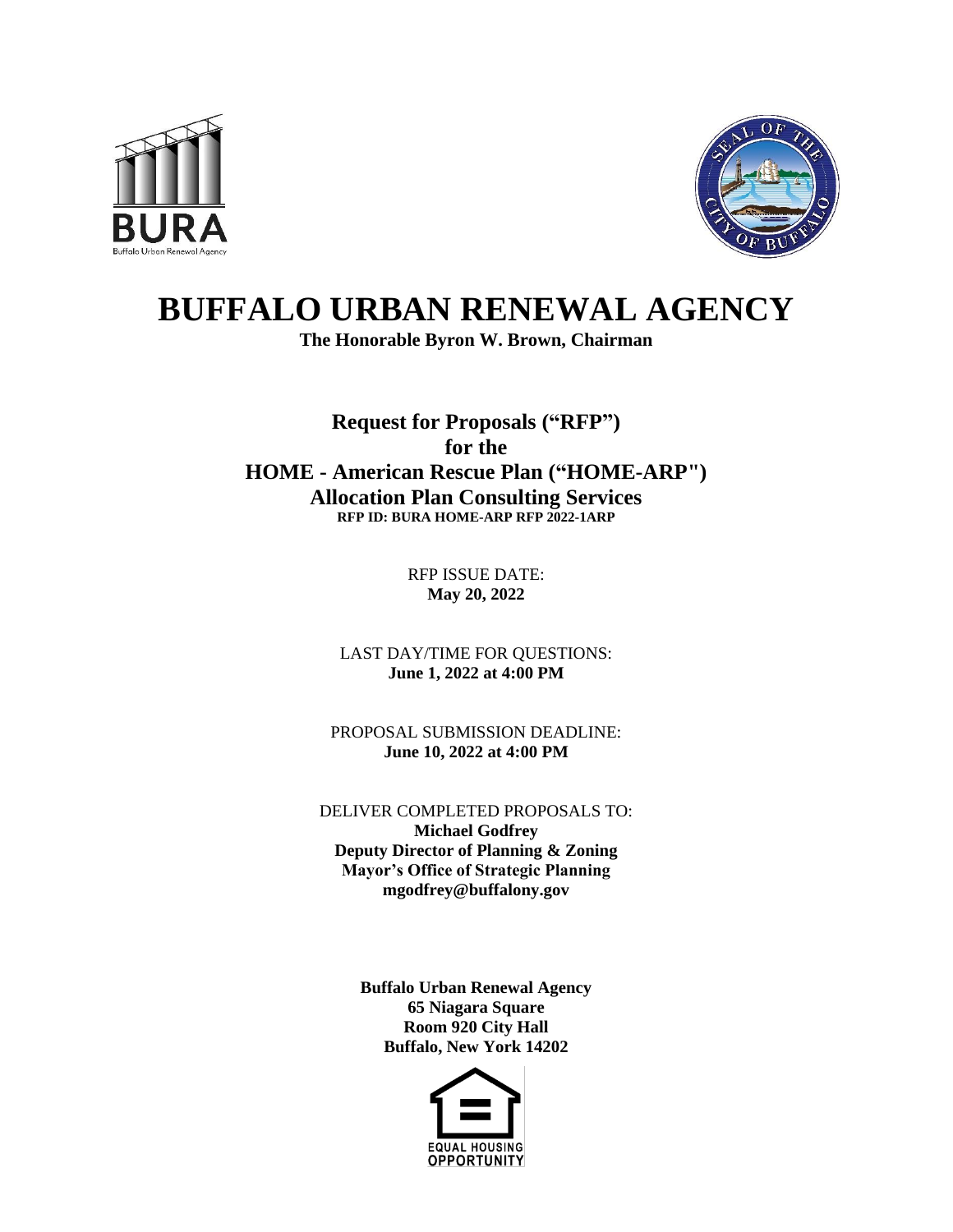#### **Table of Contents**

| 1.0 |  |
|-----|--|
| 2.0 |  |
| 3.0 |  |
| 4.0 |  |
| 5.0 |  |
| 6.0 |  |
| 7.0 |  |
| 8.0 |  |
| 9.0 |  |
|     |  |

#### **Attachments**

| Attachment A: Statement of Compliance and Conflicts of Interest 13  |  |
|---------------------------------------------------------------------|--|
|                                                                     |  |
|                                                                     |  |
| Attachment D: Application for Contract with The City of Buffalo  19 |  |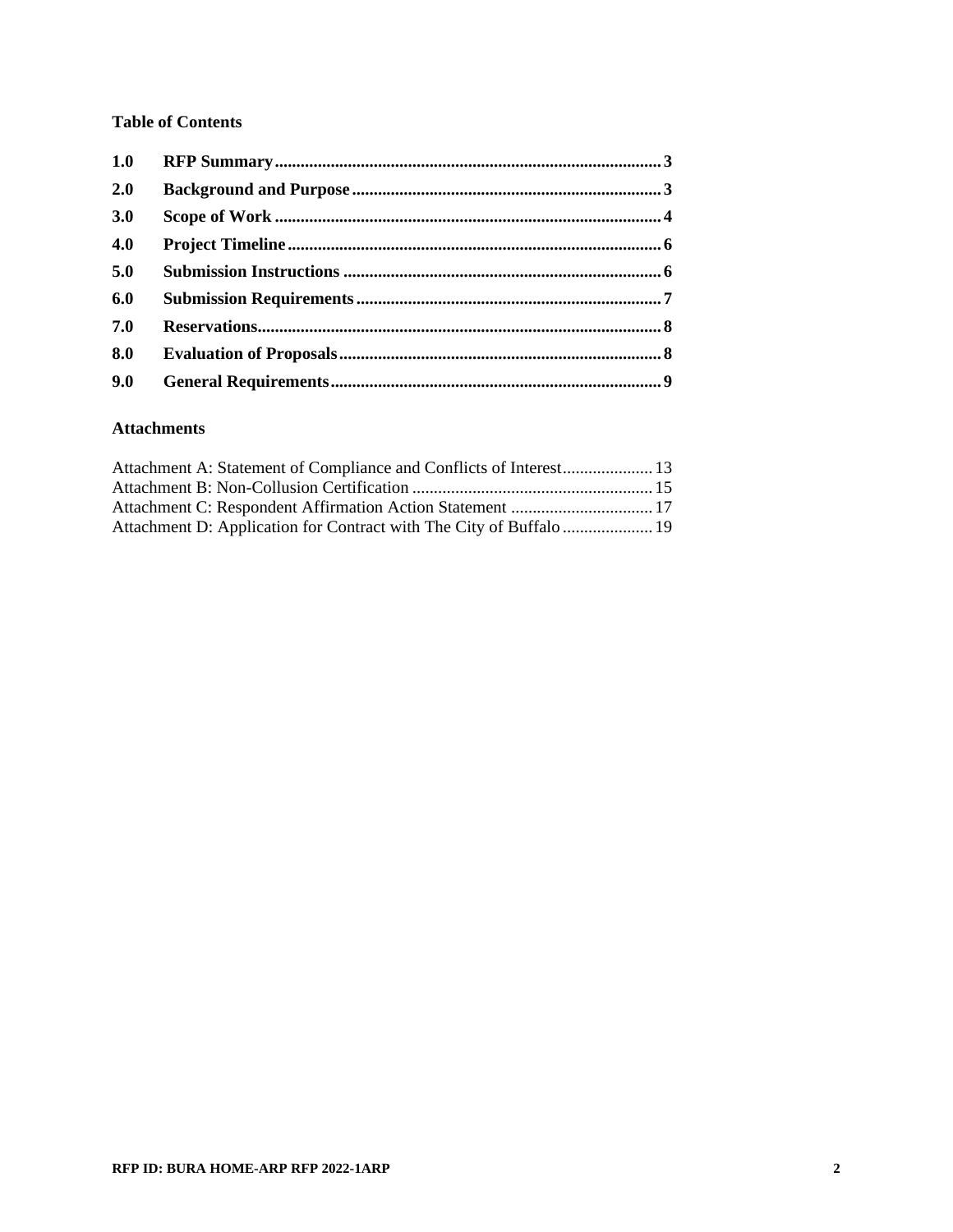## <span id="page-2-0"></span>**1.0 RFP SUMMARY**

The Buffalo Urban Renewal Agency ("BURA") as a subrecipient of HOME-ARP funding awarded to the City of Buffalo (the "City") is seeking proposals from qualified consultants for HOME Investment Partnership Program - American Rescue Plan ("HOME-ARP") Allocation Plan Consulting Services.

The Department of Housing and Urban Development ("HUD") awarded the City in HOME-ARP funding which is intended to address the need for homelessness assistance and supportive services across the City. The funding requires BURA as the subrecipient of the funding to engage in consultation and public participation processes to develop a HOME-ARP Allocation Plan. This Plan must describe how BURA intends to distribute HOME-ARP funds including how it will use these funds to address the needs of HOME-ARP qualifying populations. This RFP seeks consulting services from qualified consultants to facilitate the development of this Allocation Plan.

#### **Where to submit:**

Proposal from qualified applicants must be submitted via email to Michael Godfrey, Deputy Director of Planning at [mgodfrey@buffalony.gov](mailto:mgodfrey@buffalony.gov) with the proposal attached to the email as a PDF or via a file transfer link within the email.

#### **What to submit:**

One signed PDF file (less than 10mb in size) must be attached to the transmittal email or via a file transfer link within the transmittal email. See submission requirements in Section [6.0](#page-6-0) on page [7.](#page-6-0)

#### **Deadline for Submission:**

Proposals must be submitted by June 10, 2022 at 4:00 PM

#### **Questions:**

Questions regarding this RFP must be received by June 1, 2022 at 4:00 PM. Please direct questions to: Michael Godfrey, Deputy Director of Planning & Zoning, Office of Strategic Planning, [mgodfrey@buffalony.gov.](mailto:mgodfrey@buffalony.gov) All questions or inquiries regarding this RFP must be submitted in writing. Questions and responses will be responded to and sent to consultants who submit questions (or request to be included on responses to questions) by June 3, 2022. Depending on the volume and complexity of questions, the Office of Strategic Planning cannot guarantee that questions and inquiries submitted after June 1, 2022 will be responded to prior to the submission deadline.

## <span id="page-2-1"></span>**2.0 BACKGROUND AND PURPOSE**

On March 11, 2021, President Biden signed the American Rescue Plan ("ARP") into law, which provides financial relief to address the continued impact of the COVID-19 pandemic on the economy, public health, State and local governments, individuals, and businesses. To address the need for homelessness assistance and supportive services, Congress appropriated monies in ARP funds to be administered through the HUD HOME Program to perform four activities that must primarily benefit qualifying individuals and families who are homeless, at risk of homelessness, or in other vulnerable populations. These activities include:

- 1) development and support of affordable housing,
- 2) tenant-based rental assistance ("TBRA"),
- 3) provision of supportive services; and
- 4) acquisition and development of Non-Congregate Shelter ("NCS") units.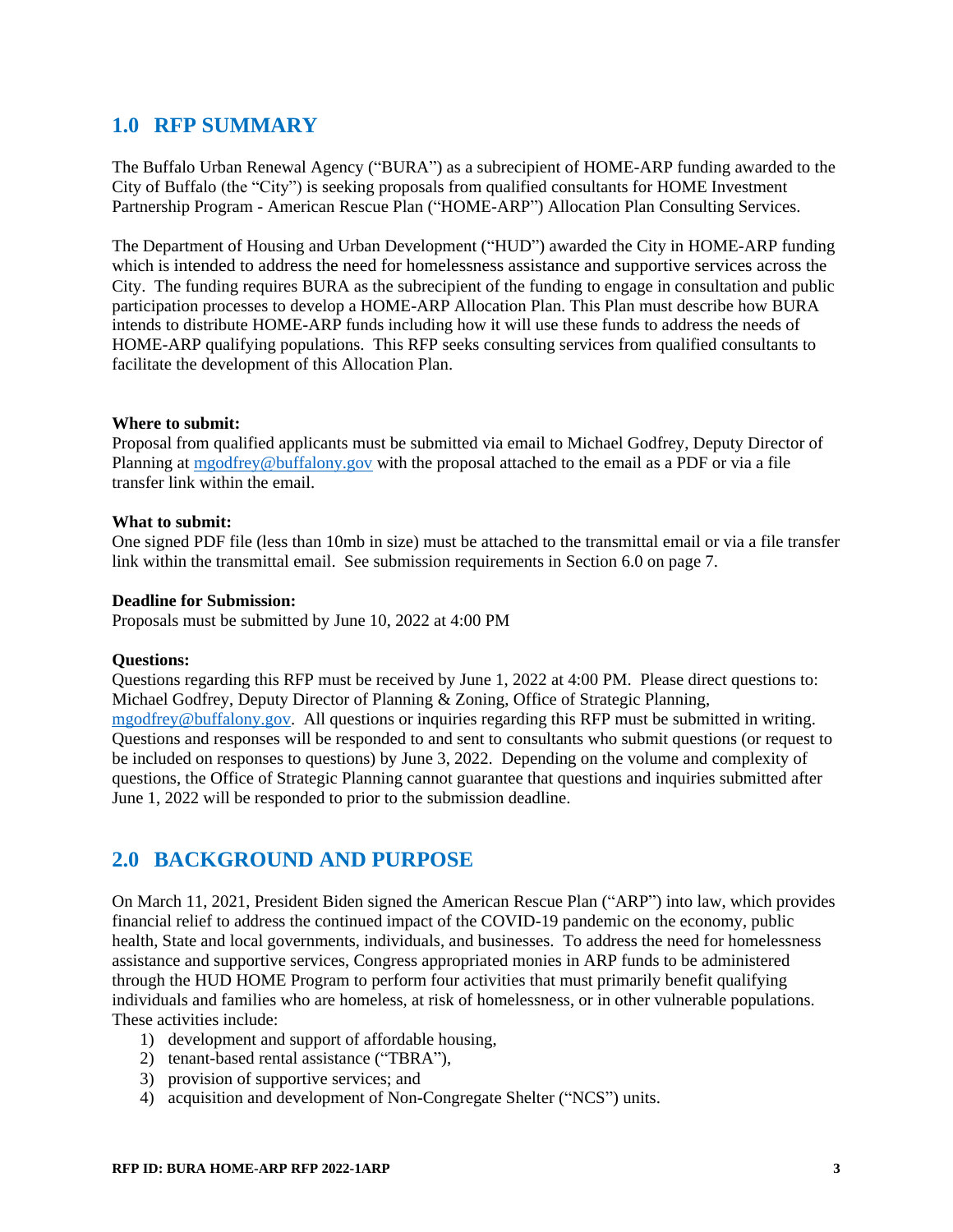The funding requires BURA as the subrecipient of the funding awarded to the City to engage in consultation and public participation processes to develop a HOME-ARP Allocation Plan. This Plan must describe how BURA intends to distribute HOME-ARP funds including how it will use these funds to address the needs of HOME-ARP qualifying populations. Specific federal requirements for the allocation plan can be found in HUD Notice CPD-21-10 "Requirements for the Use of Funds in the HOME-American Rescue Plan Program." Additional information can be located on the HUD Exchange. HUD requires the allocation plan to be completed via a substantial amendment to the City's Program Year 2021 Annual Action Plan.

## <span id="page-3-0"></span>**3.0 SCOPE OF WORK**

The following scope of work is in according with the "HOME-ARP Allocation Plan Template" provided by HUD and HUD Notice CPD-21-10 "Requirements for the Use of Funds in the HOME-American Rescue Plan Program."

#### **PHASE 1: Public Participation**

#### **Task 1: Consultation**

- A. Work with BURA, the City, and key stakeholders to identify a range of development strategies and financing tools to support an allocation strategy for HOME-ARP funding.
- B. Three virtual meetings with key stakeholders identified by BURA and the city (consultant scope includes providing meeting preparation plan/material, meeting attendance, summary of meeting, and any necessary follow-up).

#### **Task 2: Public Participation**

A. One required public hearing to solicit comment on Draft Allocation Plan (consultant scope includes providing meeting preparation plan/materials/notice, Power Point presentation, meeting facilitation, summary of comments, and any necessary follow-up).

#### **Task 3: Summary of Consultation Process**

A. Provide a written summary of all comments and recommendations received (orally, in writing, from the virtual meetings, and from the public hearing). Provide a summary that must include all comments and recommendations received including those not accepted. For any comments and recommendations not accepted, the consultant will provide a reasoning in coordination with BURA and the City.

#### **PHASE 2: Allocation Plan**

#### **Task 1: Needs Assessment and Gap Analysis**

- A. Review information/data from BURA, the City, and stakeholders including Continuum of Care ("CoC") Housing Inventory Chart, Homeless Management Information System ("HMIS"), shelter information, housing inventory, service delivery system, congregate and NCS units, supportive services, TBRA and affordable and Permanent Supportive Housing ("PSH") rental units.
- B. Provide data analysis, refinement, and forecasting tools that help assess inventory and gaps. Assess unmet needs and priority needs of Qualifying Populations and Other Populations per the HOME-ARP Program.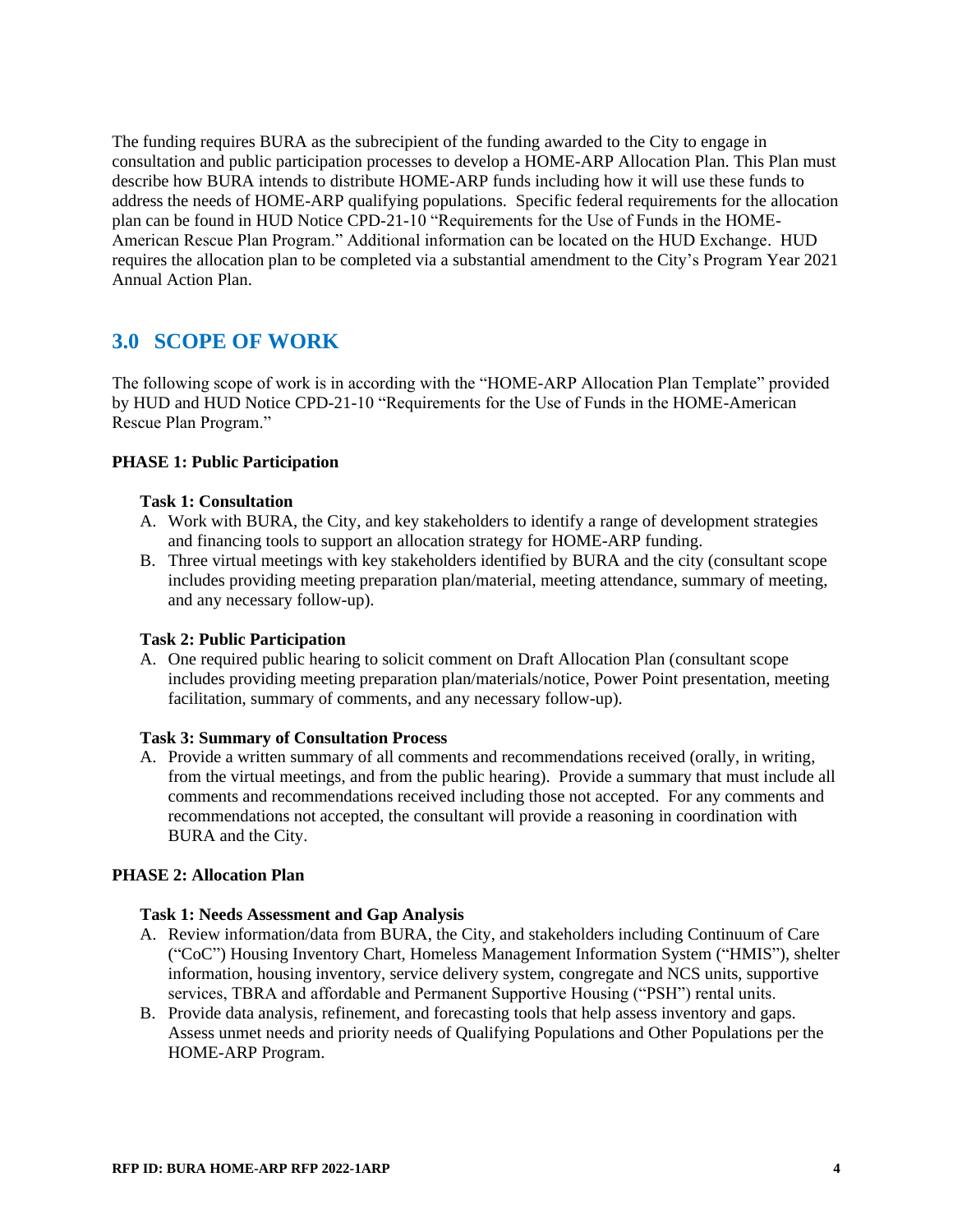- C. Work with BURA and the City in their identification of appropriate partnerships, locations, and opportunities to leverage funds for projects to ensure maximization of the new HOME-ARP funds.
- D. Discuss how level of need and gaps in shelter and housing inventory and service delivery system based on data presented were determined.
- E. Use information obtained through consultations to supplement this section.
- F. Completion of data tables in Allocation Plan (based on Point in Time ("PIT"), Housing Inventory County ("HIC"), and Comprehensive Housing Affordability Strategy ("CHAS").

#### **Task 2: HOME-ARP Activities**

- A. Describe how BURA and the City will distribute HOME-ARP funds based on identified priority needs, method for soliciting selecting funding applications and/or selecting developers, and service providers, contractors, or if BURA and the City will administer activities directly.
- B. Develop strategies to ensure the long-term sustainability of projects developed under HOME-ARP.
- C. Identify any contractor and describe role / responsibilities in administering the City's HOME-ARP Program.
- D. Use of HOME-ARP Funding (table):
	- a. Budget to demonstrate that planned funding for nonprofit organization operating assistance, nonprofit capacity building, and administrative costs is within HOME-ARP limits.
	- b. Narrate how the characteristics of the shelter and housing inventory, service delivery system, and the needs identified in the gap analysis provides the rationale for funding the identified priorities and eligible activities.

#### **Task 3: HOME-ARP Production Goals**

- A. Estimate of the number of affordable rental housing units for qualifying populations that will be produced.
- B. Describe the specific affordable rental housing production goals and how these will address the identified priority needs.

#### **Task 4: Preferences**

- A. Identify if BURA and the City intend to give preference to one or more qualifying populations or a subpopulation within one or more qualifying populations for any eligible activity or project.
- B. If a preference was identified, explain how use of a preference or method of prioritization will address the unmet need or gap in benefits and services received by individuals and families in the Qualifying Populations consistent with the Needs Assessment & Gap Analysis.
- C. If a preference was identified, describe how HOME-ARP funds will be used to address the unmet needs or gaps in benefits and services of other qualifying populations that are not included in the preference.

#### **Task 5: HOME-ARP Refinancing Guidelines**

?Narrate BURA and City refinancing guidelines (in accordance with 24 CFR 92.206(b)) if HOME-ARP funds will be used to refinance existing debt secured by multifamily rental housing that is being rehabilitated with HOME-ARP funds

#### **Task 6: SF-424 Forms and Certifications**

- A. Preparation of SF-424, SF-424B, SF-424D
- B. Preparation of HUD-provided single form to cover all required certifications:
	- a. Affirmatively Further Fair Housing;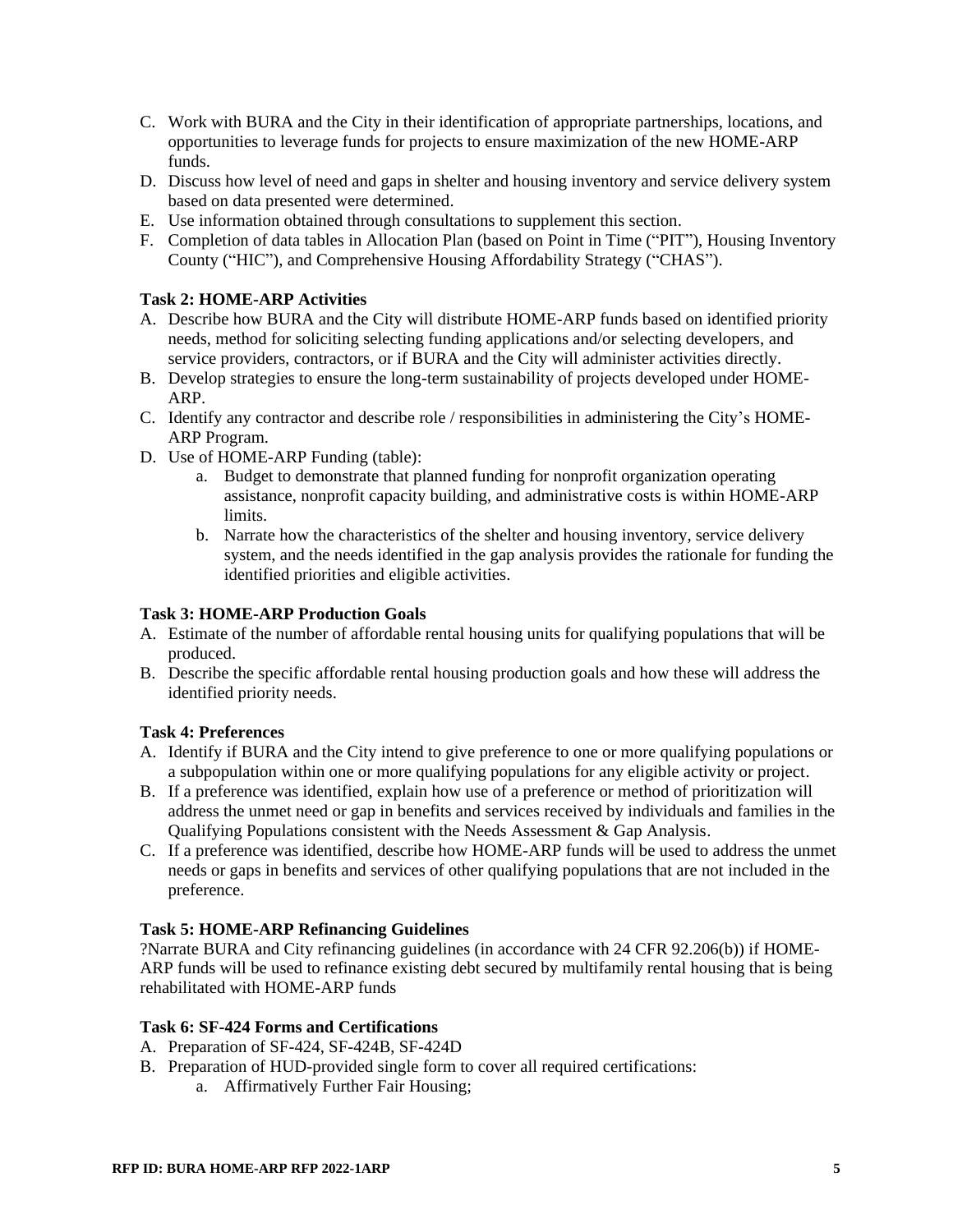- b. Uniform Relocation Assistance and Real Property Acquisition Policies Act and Antidisplacement and Relocation Assistance Plan;
- c. Anti- Lobbying;
- d. Authority of Jurisdiction;
- e. Section 3; and,
- f. HOME-ARP specific certification that BURA and the City will only use HOME-ARP funds consistent with ARP and the HOME-ARP Notice for eligible activities and eligible costs.

#### **PHASE 3: Substantial of Allocation Plan**

#### **Task 1: Submission of Allocation Plan as Amendment to 2021 Annual Action Plan**

The prepared Allocation Plan is the required Substantial Amendment to the approved 2021 Annual Action Plan. Consultant will submit the Allocation Plan in IDIS.

#### **Task 2: On-Call Technical Assistance during HUD Review**

The Consultant will remain available during HUD's 45-day review period to address any comments and questions.

#### **PHASE 4: Resubmission of Allocation Plan, if required**

Should HUD require substantial revision and/or resubmission of the Allocation Plan, the consultant will assist with requested revisions and assist with resubmission.

#### <span id="page-5-0"></span>**4.0 PROJECT TIMELINE**

The consultant will work with BURA and the City to create a detailed project timeline for the creation of the Allocation Plan. The duration for the creation of the Allocation Plan is anticipated to be within 6 months of the start of the contract with the chosen consultant.

### <span id="page-5-1"></span>**5.0 SUBMISSION INSTRUCTIONS**

Each team or consultant must submit a full response consistent with this RFP.

Please be sure to read the entire RFP for specific requirements, details, and other important information!

#### **Where to submit:**

Proposal from qualified applicant must be submitted via email to [mgodfrey@buffalony.gov](mailto:mgodfrey@buffalony.gov) with the proposal attached to the email as a PDF or via a file transfer link within the email.

#### **What to submit:**

One signed PDF file (less than 10mb in size) must be attached to the transmittal email or via a file transfer link within the transmittal email. See submission requirements in Section [6.0](#page-6-0) on page [7.](#page-6-0)

#### **Deadline for Submission:**

Proposals must be submitted by June 10, 2022 at 4:00 PM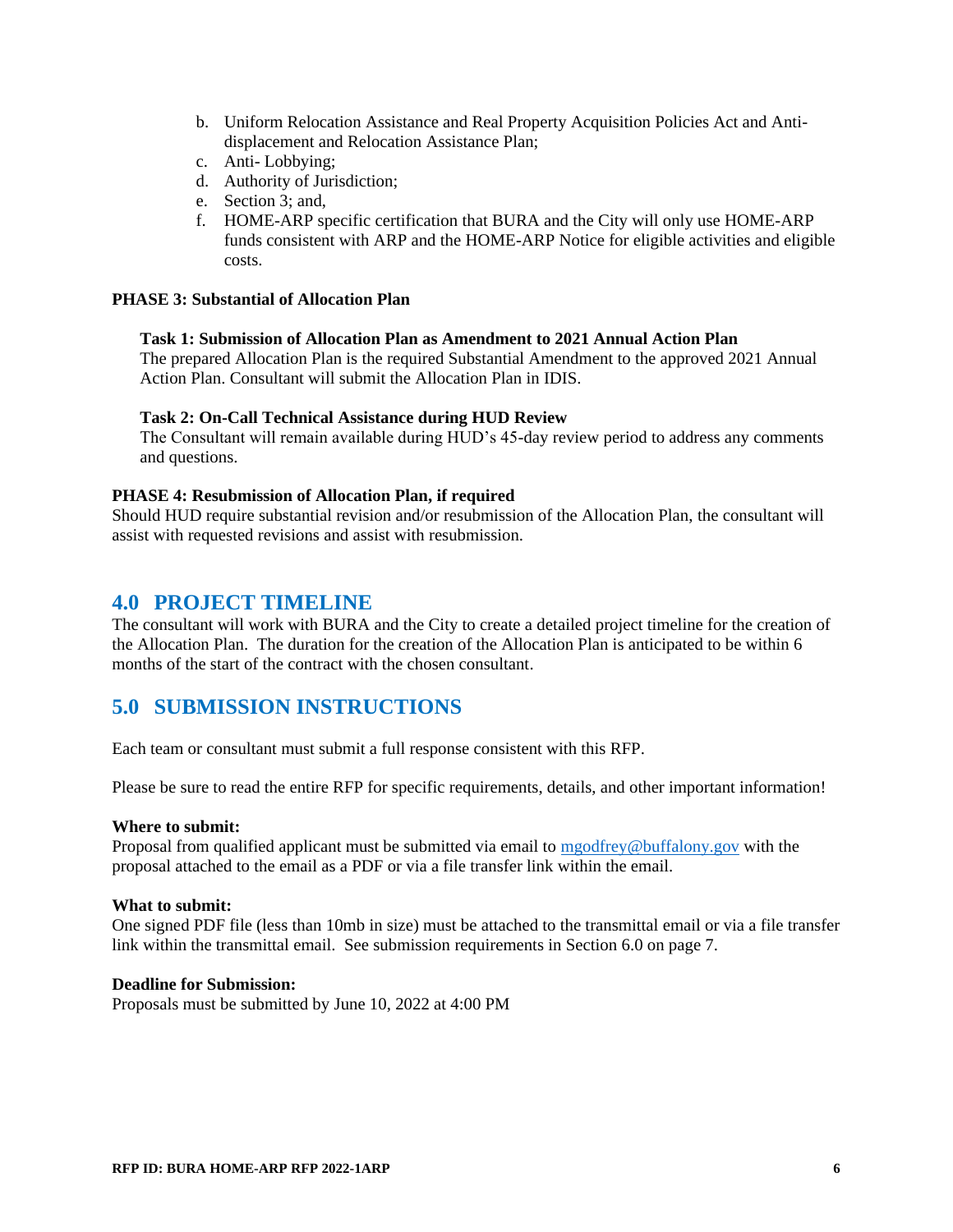## <span id="page-6-0"></span>**6.0 SUBMISSION REQUIREMENTS**

Submissions must include the following information in a brief and concise format. Proposals should not exceed 20 pages as described below. BURA and the City reserves the right to request additional information during the review of proposals and to reject any and all submissions.

#### **Cover Letter (limit 1 page)**

The cover letter should include the official name of the firm submitting the proposal, mailing address, email address, telephone number, and primary contact name. The letter must be signed by an official authorized to bind the proposer contractually and contain a statement that the proposal is firm for ninety (90) days. An unsigned letter, or one signed by an individual not authorized to bind the consultant, may be disqualified.

#### **Minority and Women Business Enterprises (limit 2 pages)**

#### Minority Employment and Business Opportunities

Each Consultant team shall provide any relevant information with respect to any program or action taken to attract, recruit, retain and promote minority employees, partners and associates, including the Consultant's team current minority workforce ("Workforce Development").

Each Consultant team shall additionally provide any information with respect to programs, initiatives, policies or practices that support the development of, and provide business opportunities to, minorityowned businesses in the City, including suppliers and service providers ("Community Involvement and Vendor Policies"). The City maintains a goal of contracting with firms that subcontract to minorityowned businesses in the amount of 25% of total contract price or more.

Examples of Workforce Development, Community Involvement and Vendor Policies that promote the employment of minority employees and contracting with minority-owned businesses include direct hire programs, minority-owned business utilization plans and youth hiring programs.

#### Female Employment and Business Opportunities

Each Consultant team shall provide any relevant information with respect to any program or action taken to attract, recruit, retain and promote female employees, partners and associates, including the Consultant's team current female workforce ("Workforce Development").

Each Consultant team shall additionally provide any information with respect to programs, initiatives, policies or practices that support the development of, and provide business opportunities to, womenowned businesses in the City, including suppliers and service providers ("Community Involvement and Vendor Policies"). The City maintains a goal of contracting with firms that subcontract to female-owned businesses in the amount of 5% of total contract price or more.

Examples of Workforce Development, Community Involvement and Vendor Policies that promote the employment of female employees and contracting with women-owned businesses include direct hire programs, women-owned business utilization plans and youth hiring programs.

#### **Section 1: Understanding and Approach (limit 4 pages)**

All proposals must include an understanding from the consultant or consultant team. In addition, the proposal should include an approach that not only restates the Scope of Work but states any specific tasks that are recommended to be undertaken. The consultant should also propose any tasks or subtasks that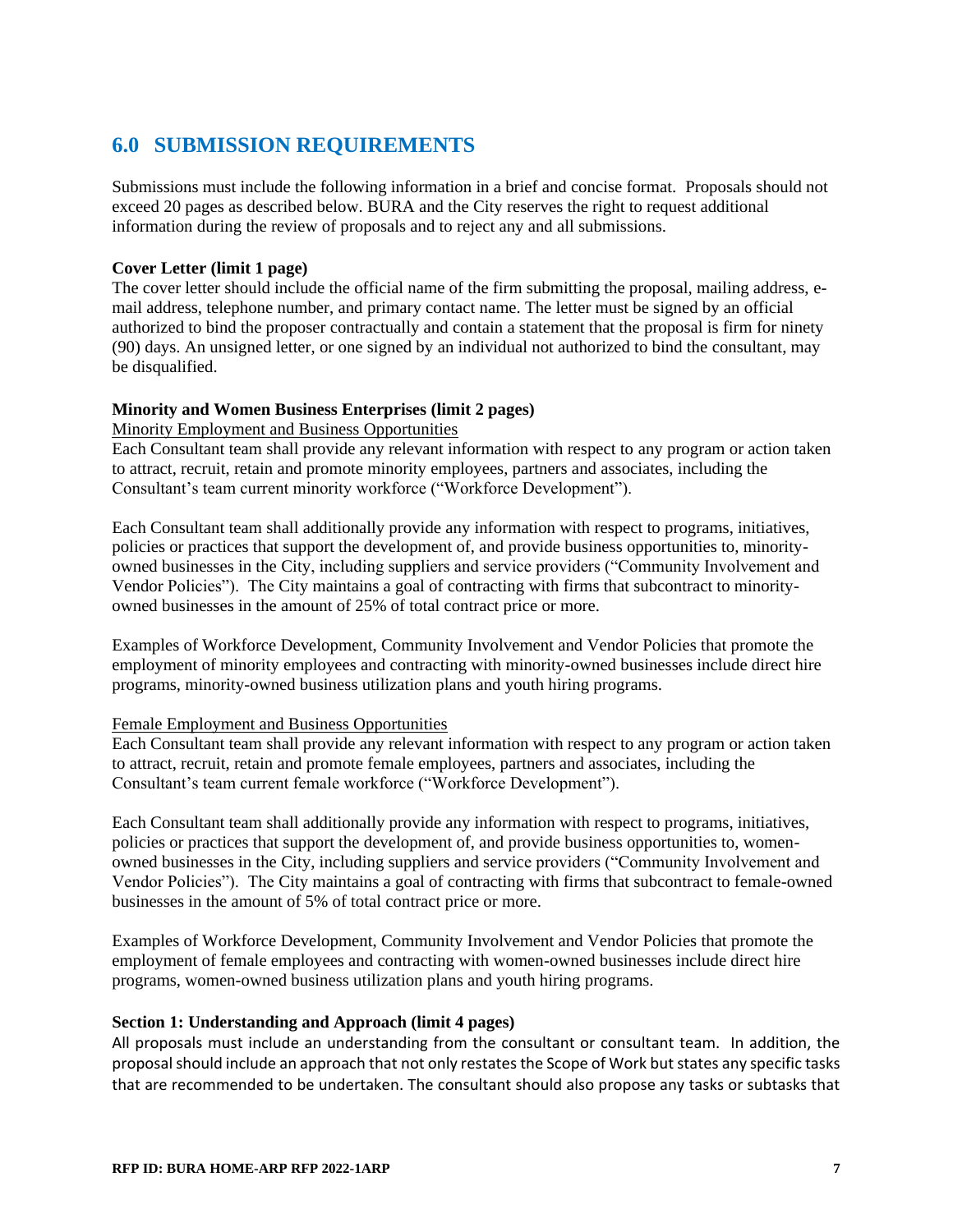they believe are required. Each task and subtasks (if appropriate) must include the key staff that will be assigned to that task.

#### **Section 2: Fee Proposal (limit 1 page)**

The proposal should include a proposed fee for all services delineated by task as outlined in the consultant proposed approach. The cost proposal should include the hourly rate of each staff member who will work on a task and their number of hours by task. Any optional components or features recommended by the consultant must be separately referenced and include any and all costs attributed to such features. Reimbursable expenses should also be listed such as printing of deliverables and any consultant travel.

#### **Section 3: Firm Profile, Experience, Resumes and References (limit 10 pages)**

Proposals should include a brief profile of the consultant firm or consultant team, at least three examples of similar project experience, resumes of key personnel, and three references from clients for whom the consultant has performed consulting services.

#### **Section 4: Additional Information (limit 2 page)**

Additional Information shall include any information that the consultant believes BURA and the City should consider.

#### **Required Forms (page limit not relevant)**

All forms included as attachments to this RFP must be filled out / signed and included with the submitted proposal.

## <span id="page-7-0"></span>**7.0 RESERVATIONS**

- 1. BURA and the City reserve the right to request additional information during the review of proposals and to reject any and all submissions.
- 2. BURA and the City reserve the right to stop the selection process at any time with or without cause.
- 3. BURA and the City reserve the right to seek additional information from respondents and related entities.
- 4. BURA and the City reserve the right to reject members of a development team.
- 5. All decisions related to this RFP are subject to all applicable federal, state and local laws and regulations, and the policies and procedures of BURA and the City.
- 6. All costs associated with the preparation of the submittal, as well as any other related materials, shall be borne by the respondent.

## <span id="page-7-1"></span>**8.0 EVALUATION OF PROPOSALS**

A detailed evaluation of proposals will be conducted by BURA and the City. In order to select the most advantageous proposal for consulting services related to the scope of work contained in the RFP, comparative judgments of technical factors, in addition to price, will be necessary. Evaluation will be based on at least the following criteria, not necessarily in the order provided or with equal weight given to each criterion.

- 1. Responsiveness to the provisions and requirements of this RFP.
- 2. Thoroughness of the proposal and clarity of services to be provided.
- 3. Ability, capacity and skill of the consultant to perform the services requested in this RFP.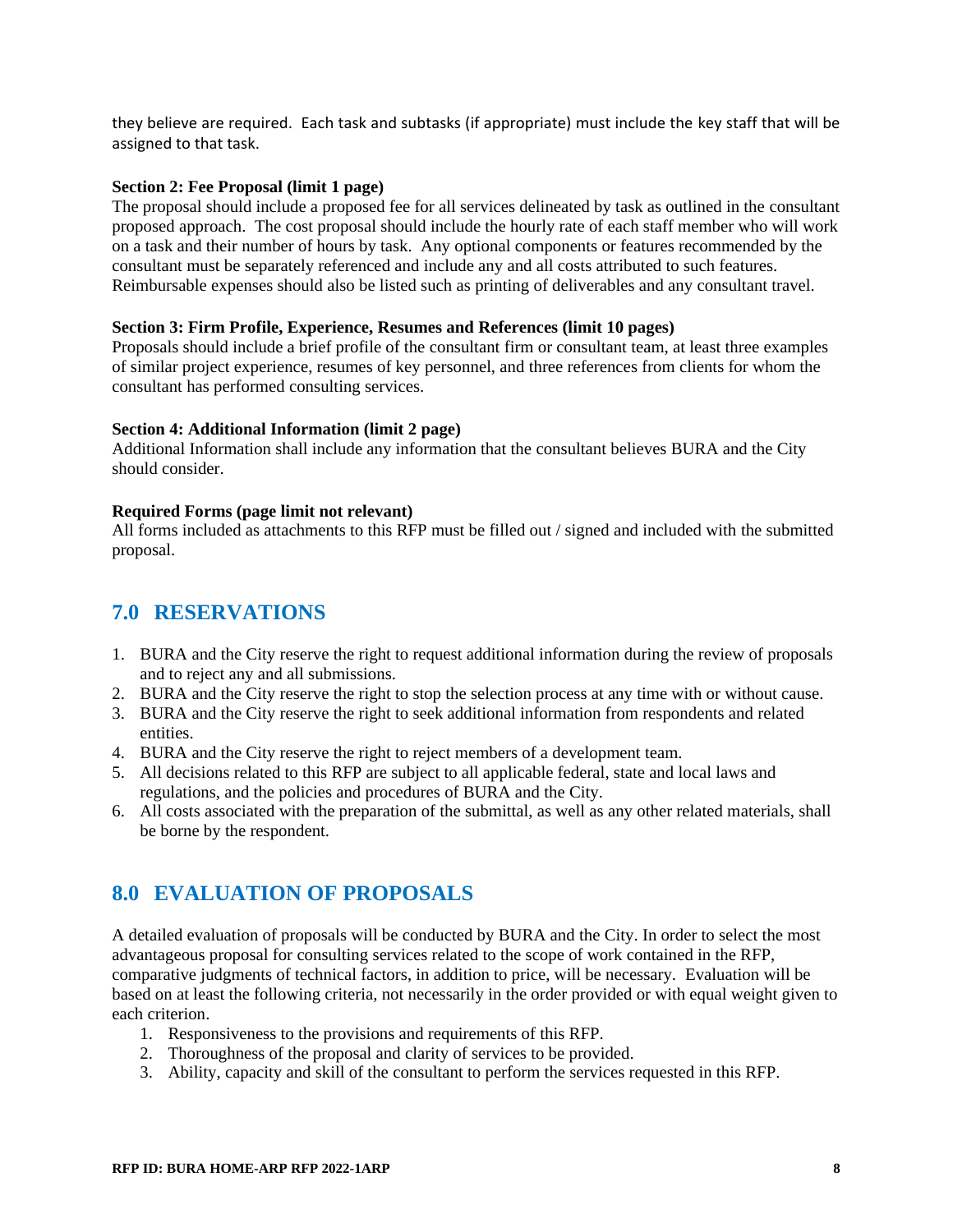- 4. Character, integrity, reputation, judgment, experience, competency, and efficiency of the consultant; including but not limited to past performance record; default under previous contracts.
- 5. Quality of performance of previous contracts or service.
- 6. Qualifications and experience of the individuals who would or might be assigned to the services described herein.
- 7. Proposal price and term.

## <span id="page-8-0"></span>**9.0 GENERAL REQUIREMENTS**

#### **9.1 Overview**

All proposals shall follow the format and requirements as described in this RFP. Information requested from the consultant by this RFP should be provided in a direct and concise manner. It should be understood that failure to respond to a specific requirement may be the basis for elimination of a consultant proposal from consideration during comparative evaluation of proposals.

#### **9.2 BURA Insurance Requirements**

Keep the Property insured at all times with responsible insurance carriers against fire and other hazards in such manner and to the extent that like properties are usually insured by others owning property, operating businesses, plants and properties of similar character in the same general locality; A. Insurance Type/Description

- 1. Workers' Compensation and Employer's Liability Insurance covering the Owner as named insured for his liability under the law. The Redeveloper shall provide Workers' Compensation Insurance coverage for all of its employees involved in the performance of this Agreement. This provision shall only apply if the Redeveloper has employees. b. New York State Disability Benefits Insurance - as required by law.
- 2. Comprehensive Bodily Injury and Property Damage Liability insurance, covering BURA and the City of Buffalo as additional named insured with the following limits.
	- a. General Aggregate \$2,000,000.
	- b. Products-Completed Operations Aggregate Limit \$1,000,000.
	- c. Personal and Advertising Injury Limit \$1,000,000 d. Each Occurrence Limit \$1,000.000
- 3. Comprehensive Automobile Liability Insurance Combined Single limit of \$1,000,000 covering bodily injury and property damage. 2. Keep the Property adequately insured at all times with responsible insurance carriers against liability on account of damage to persons or property, and under all applicable workers' compensation laws; and
- 4. Furnish BURA with certificates of insurance during the term of this Note evidencing compliance with paragraphs (i) and (ii), and naming BURA as an additional named insured. e) Ensure that purchasers of property developed under this Agreement maintain certificates of insurance during the period of affordability evidencing compliance with paragraphs (i) and (ii), and naming BURA as an additional named insured f) Litigation. Promptly inform BURA of the commencement of any action, suit, proceeding or investigation against the Redeveloper, or the making of any counterclaim against the Redeveloper in any action, suit or proceeding, and of all liens against any of the Property. g) Project Completion. Complete the Project within the time specified in Section II of this agreement, or within such additional time extension(s) as BURA may approve in writing, such completion to be evidenced by any final reports, lien waivers and such other documents and inspections as BURA may require. h) Federal Requirements. Submit evidence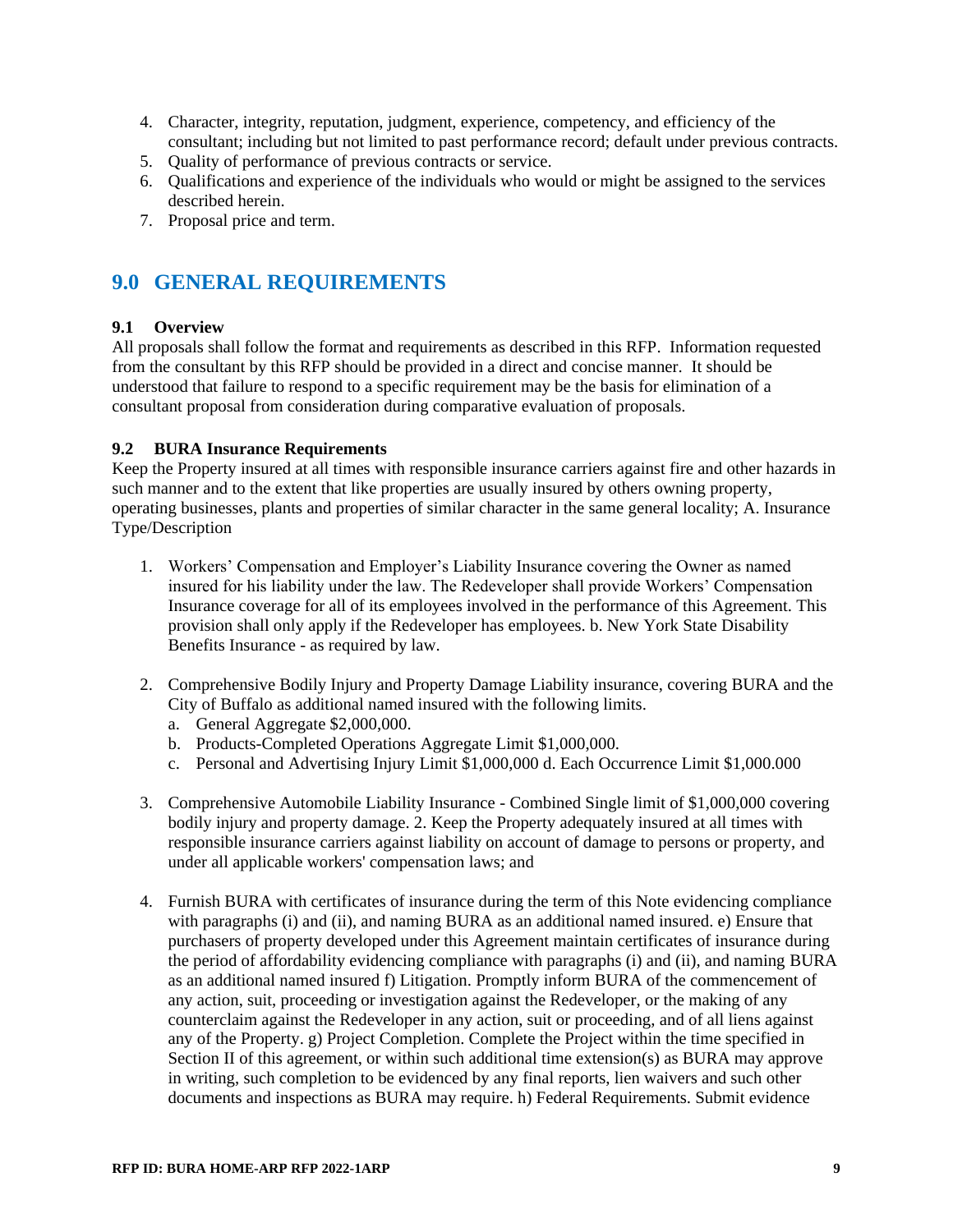satisfactory to BURA that the work done on the Project meets all applicable Federal requirements for the Project and the Program.

#### **9.3 Non-Discrimination**

The successful Consultant (s) shall not discriminate against any employee or applicant for employment because of race, color, creed, religion, ancestry, sex, national origin, affection preference, disability, age, marital status or status with regard to public assistance or as a disabled veteran or veteran of the Vietnam era. Such prohibition against discrimination shall include, but not be limited to, the following: employment, upgrading, demotion or transfer, recruitment or recruitment advertising, layoff or termination, rates of pay or other forms of compensation and selection for training, including apprenticeship.

The successful Consultant (s) shall agree to post in conspicuous places, available to employees and applicants for employment, notices to be provided by the City, setting forth this nondiscrimination clause. In addition, the Consultant (s) shall, in all solicitations or advertisements for employees placed by or on behalf of the Consultant (s), state that all qualified applicants will receive consideration for employment without regard to race, creed, religion, ancestry, sex, national origin, affectional preference, disability, age, marital status or status with regard to public assistance or status as disabled veteran or veteran of the Vietnam era, and comply in all other aspects with the requirements of the Buffalo City Code and Ordinances.

#### **9.4 Americans with Disabilities Act Compliance Provisions**

Any Consultant (s) awarded a contract pursuant to the RFP are required to abide by the regulations of the Americans with Disabilities Act of 1990 ("ADA") which prohibits discrimination against individuals with disabilities. The contractor will not discriminate against any employee or applicant for employment because of their disability and will take affirmative action to ensure that all employment practices are free from such discrimination. Such employment practices include but are not limited to the following: hiring, promotion, demotion, transfer, recruitment or recruitment advertising, layoff, discharge, compensation and fringe benefits, classification, referral and training. The ADA also requires contractors associated with the City of Buffalo to provide qualified applicants and employees with disabilities with reasonable accommodation that does not impose undue hardship. Consultant (s) also agree to post in a conspicuous place, accessible to employees and applicants, notices of their policy on non-discrimination.

In the event of the contractor's noncompliance with the non-discrimination clauses in the contract, the contract may be canceled, terminated, or suspended, in whole or in part, and the contractor may be declared ineligible by the Buffalo Common Council from any further participation in City contracts in addition to other remedies as provided by law.

#### **9.5 Applicable Law**

The laws of the State of New York shall govern all interpretations of the awarded contract, and the appropriate venue and jurisdiction for any litigation which may arise thereunder will be in courts located within the City of Buffalo, County of Erie and State of New York, regardless of the place of business, residence or incorporation of the Consultant. Each party agrees that all claims and matters shall be heard and determined in such court and each party waives any right to object to such filing on venue, forum non-conveniens or similar grounds.

#### **9.6 Conflict and Priority**

In the event that a conflict is found between provisions in any contract arising from this RFP, the successful Consultant's submission or the City's RFP, the provisions in the following rank order shall take precedence: 1) Contract; 2) RFP; and 3) Consultant's submission.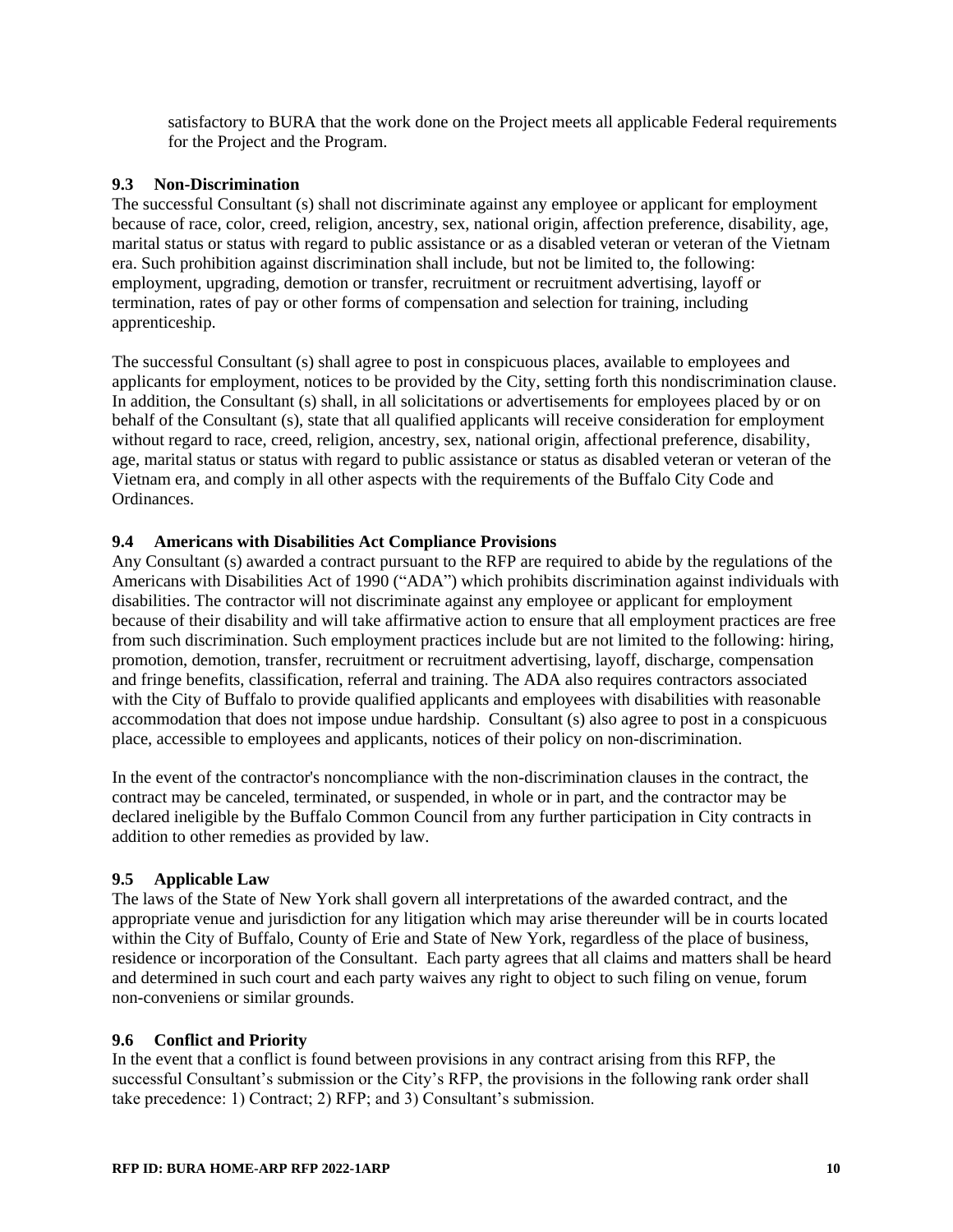#### **9.7 Ownership of Materials**

All finished or unfinished documents, data, studies, surveys, maps, models, photographs, reports or other materials resulting from any contract arising from this RFP shall be the property of the City of Buffalo. The City may use, extend, or enlarge any document produced under the contract without the consent, permission of, or further compensation to the Consultant.

#### **9.8 Disclaimer**

This RFP and the process it describes are proprietary to the City and are for the sole and exclusive benefit of the City. This RFP is not binding on the City. No other party, including any Consultant responding to this RFP or further Consultants to any RFP that may be issued by the City, is intended to be granted any rights hereunder. Any response to this RFP, including written documents and verbal communication, with the exception in only certain instances of materials marked as trade secrets or confidential, may be subject to public disclosure by the City, or any authorized agent of the City. Any materials submitted or ideas elicited in response to this RFP shall be the sole and absolute property of the City with the City having title thereto and unrestricted use thereof.

#### **9.9 Publicity**

All publicity (including, but not limited to, news releases, news conferences, and commercial advertising) relating to this RFP and/or the services or products sought by this RFP and/or any contract awarded pursuant to this RFP shall require the prior written approval of the City.

#### **9.10 Freedom of Information Law**

The City of Buffalo is subject to the provisions of Article 6 Section 89 of New York State Public Officer's Law, entitled the Freedom of Information Law. All submissions, in their entirety, submitted in response to this Request for Qualifications shall constitute a record subject to public disclosure pursuant to the Freedom of Information Law. It is the sole responsibility of each Consultant to this Request for Qualifications to identify those portions deemed to constitute a "trade secret" or proprietary information of the commercial enterprise. Any such information shall be clearly marked "CONFIDENTIAL". The phrase trade secret is more extensively defined to include a formula, process, device or compilation of information used in one's business which confers a competitive advantage over those in similar businesses who do not know it or use it. The subject of the trade secret must not be of public knowledge or of a general knowledge in the trade or business. A corresponding letter, on company letterhead, must be provided describing the factors and extent to which the disclosure of the "CONFIDENTIAL" information would cause substantial injury to the competitive position of the commercial enterprise. The entire submission shall not be marked "CONFIDENTIAL". Any portion of the submission that is not clearly identified as "CONFIDENTIAL" may be disclosed pursuant to the Freedom of Information Law. THE CITY OF BUFFALO DOES NOT ASSUME ANY RESPONSIBILITY WHATSOEVER TO ANY OFFEROR IN THE DISCLOSURE OF RECORDS PURSUANT TO THE FREEDOM OF INFORMATION LAW, COURT ORDER, OR ANY OTHER METHOD OF DISCLOSURE PROVIDED FOR UNDER THE LAW.

#### **9.11 Conflicts of Interest**

Confidentiality and lack of potential conflicts of interest is vital to maintaining the integrity of every contract entered into with BURA. Therefore, each Consultant must disclose any perceived, potential or actual conflicts of interests and/or relationships/connections. Such relationships may include, but are not limited to, connections to persons and organizations within BURA and the City of Buffalo through:

- 1. Professional or Political associations
- 2. Political donations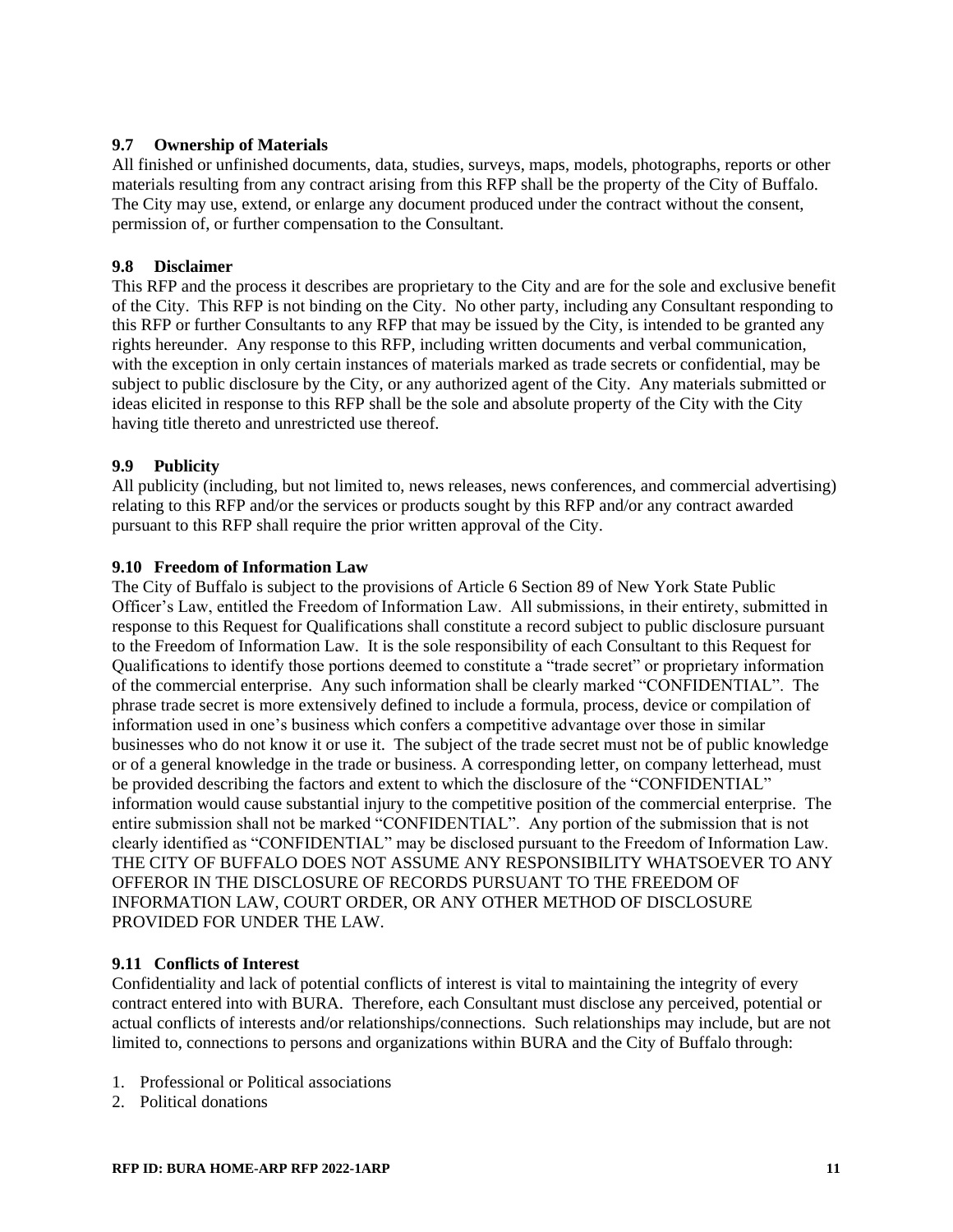- 3. Blood or Marriage
- 4. Friendships
- 5. City of Buffalo employees who currently work for your company, or come to work for your company during the RFP process, and after (should you receive a contract from the City of Buffalo) as employees or consultants
- 6. Union Affiliations/Memberships
- 7. Board Member

Each Proposer further agrees that no member of the governing body, officer, employee or agent of the City shall have any pecuniary interest or otherwise, direct or indirect, in the any contract arising from this RFP.

See required statement in [Attachment A](#page-12-0) that must be signed by the consultant as part of their proposal submission.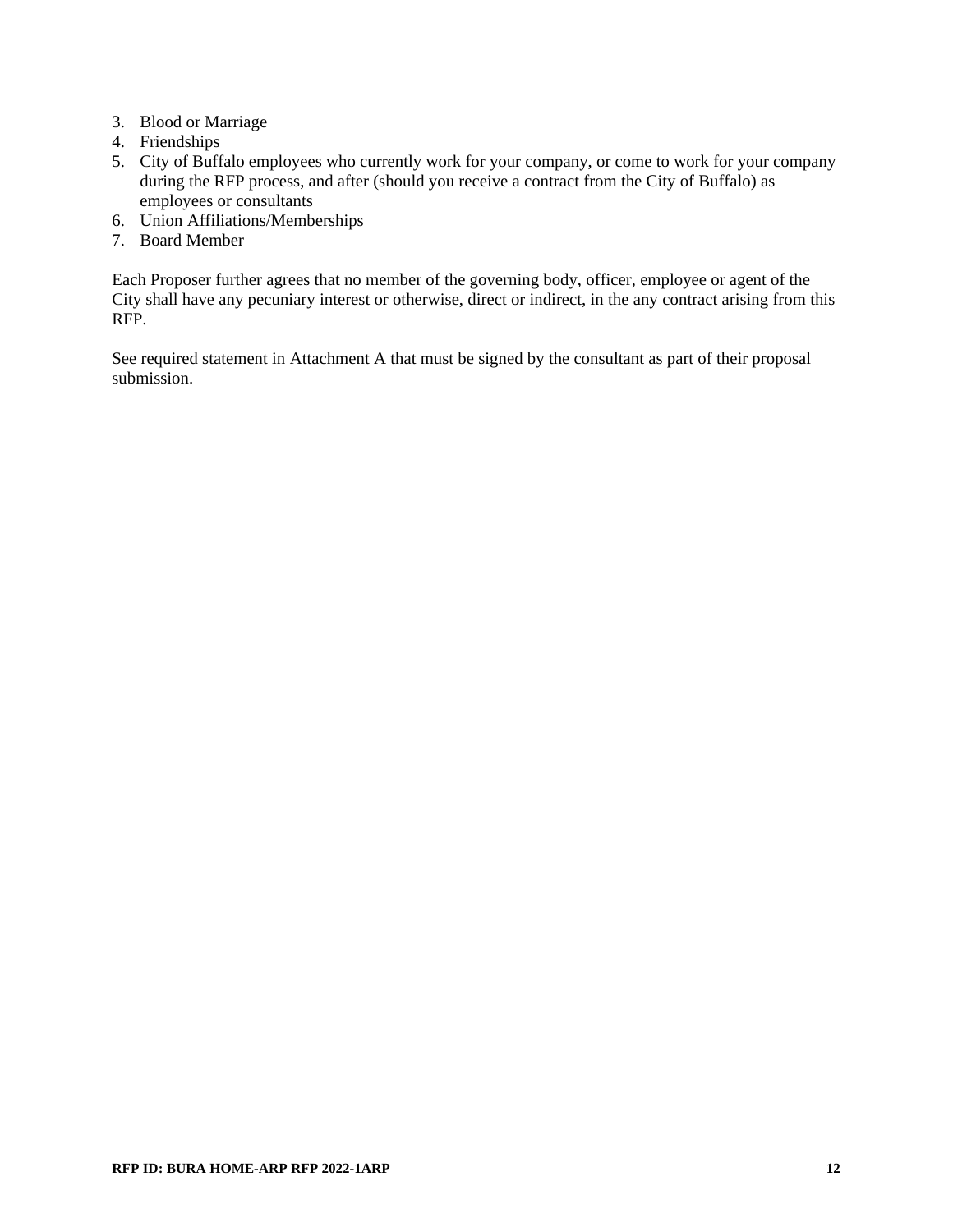<span id="page-12-0"></span>**Attachment A: Statement of Compliance and Conflicts of Interest**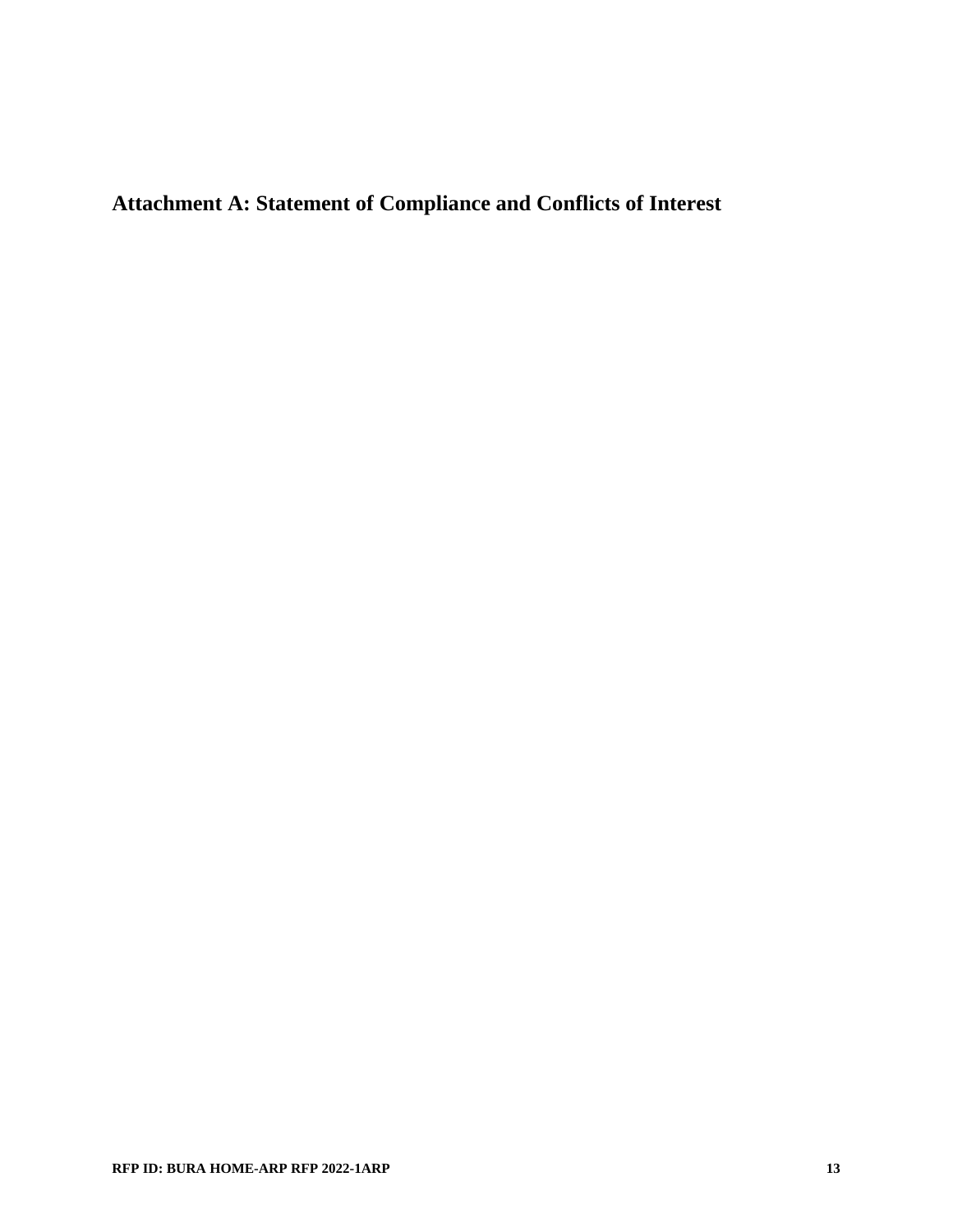#### **STATEMENT OF COMPLIANCE AND CONFLICTS OF INTEREST**

Your signature below denotes that your organization, company or corporation and/or the officers, directors, employees or agents thereof have reviewed and agreed to comply with State Finance Law §139 k. No past or present lobbyist, employee, officer or board member of your organization, company or corporation may contact any past or present City of Buffalo Employee, Union Leader, Elected Official (City or otherwise) in an attempt to influence the outcome of the RFP decision.

Additionally, any potential or identified conflicts of interest shall be disclosed. As conflicts are discovered, they must be disclosed in writing, to the designated contact person identified in the RFP, during the entire RFP, award, contract negotiation, ratification, and execution process and even after contract award.

Conflict or Potential Conflict:

| Signature: |  |
|------------|--|
| Company:   |  |
| Title:     |  |
| Date:      |  |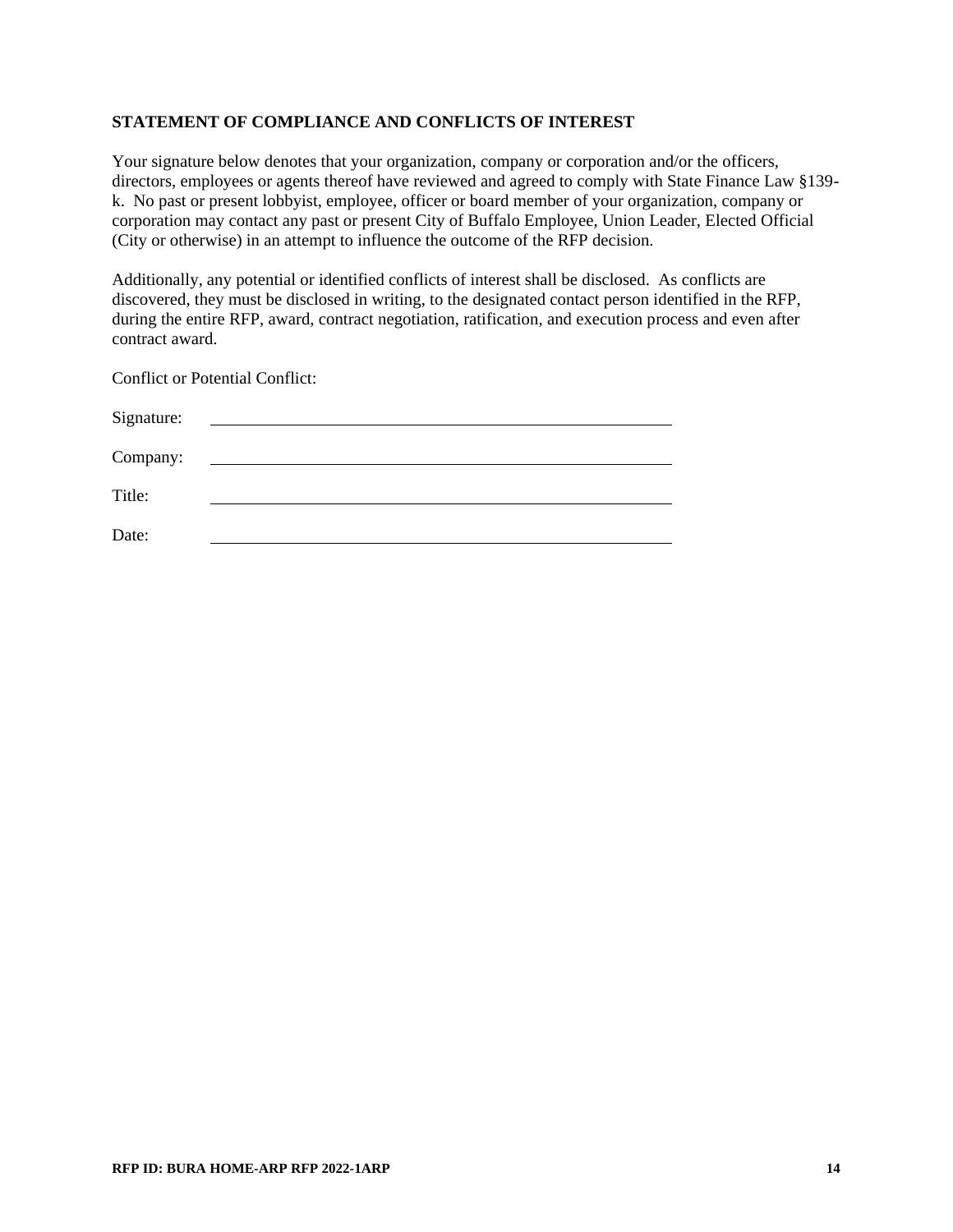<span id="page-14-0"></span>**Attachment B: Non-Collusion Certification**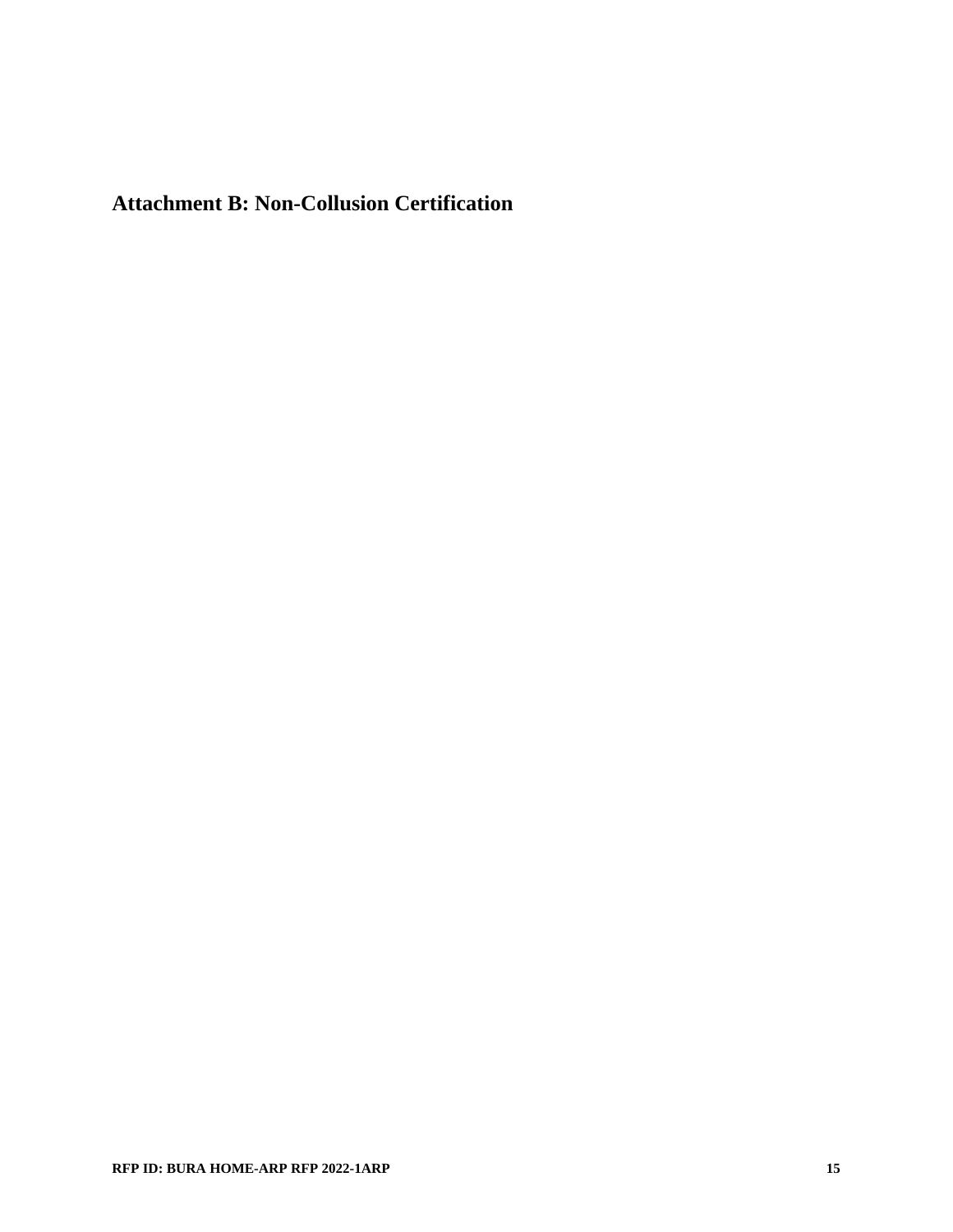#### **NON-COLLUSION CERTIFICATION**

By submission of this RFP, each respondent and each person signing on behalf of any respondent certifies, and in the case of a joint submission, each party thereto certifies as to its own organization, under penalty of perjury, that to the best of their knowledge and belief:

(1) The prices in this submission have been arrived at independently without collusion, consultation, communication, or agreement for the purpose of restricting competition, as to any matter relating to such prices with any other respondent or with any competitor;

(2) Unless otherwise required by law, the prices which have been quoted in this submission have not been knowingly disclosed by the respondent and will not knowingly be disclosed by the respondent prior to opening, directly or indirectly, to any other respondent or to any competitor;

(3) No attempt has been made or will be made by the respondent to induce any other person, partnership or corporation to complete a submission for the purpose of restricting competition.

| FIRM OR CORPORATION NAME |                                               |              |                 |
|--------------------------|-----------------------------------------------|--------------|-----------------|
| PRINCIPAL ADDRESS        | <b>STREET</b>                                 |              |                 |
|                          | <b>CITY</b>                                   | <b>STATE</b> | <b>ZIP CODE</b> |
|                          | SIGNATURE OF INDIVIDUAL, PARTNERS OR OFFICERS |              |                 |
| (SIGNATURE) (TITLE)      | (TYPE OR PRINT NAME ABOVE)                    |              |                 |
|                          |                                               |              |                 |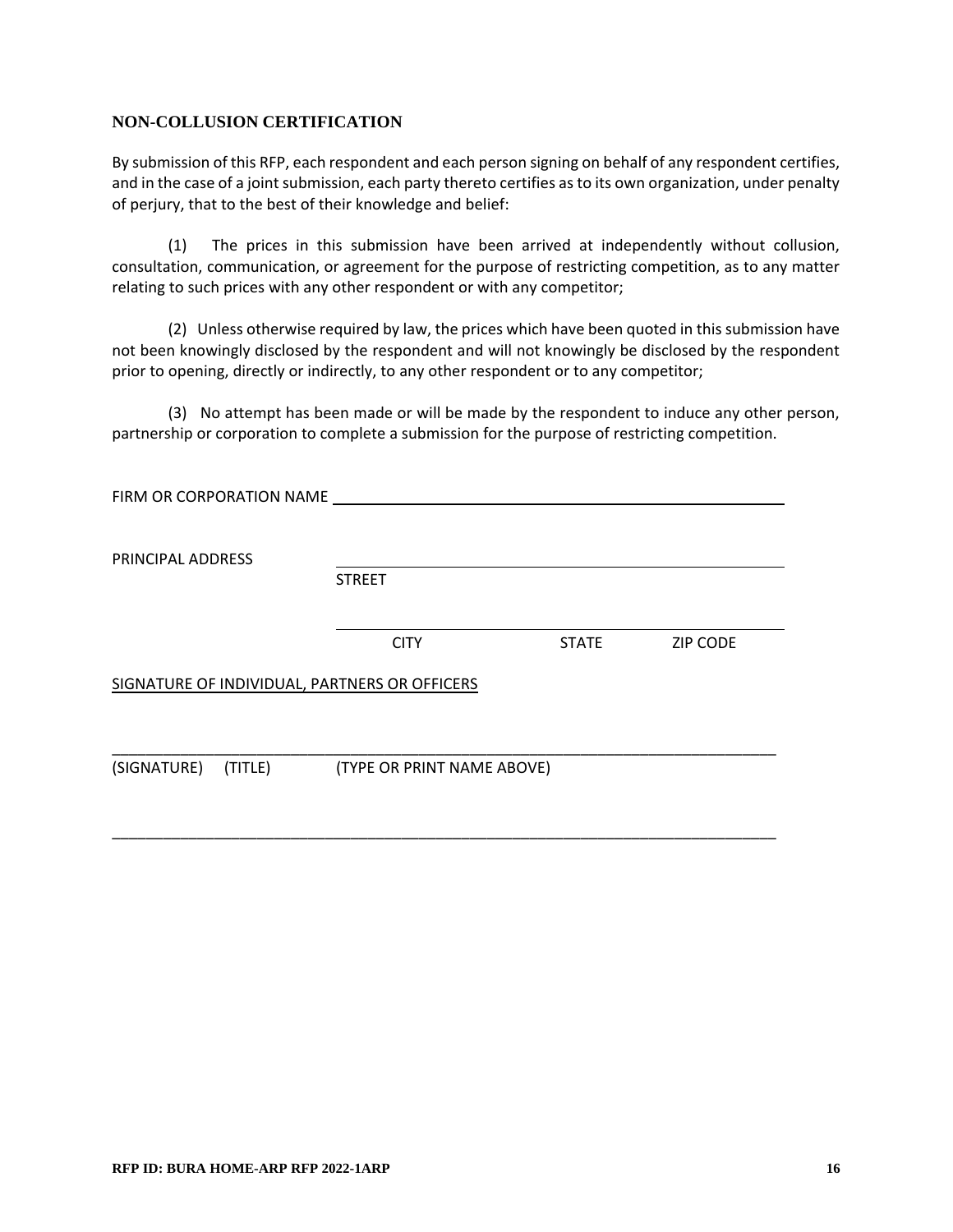<span id="page-16-0"></span>**Attachment C: Respondent Affirmation Action Statement**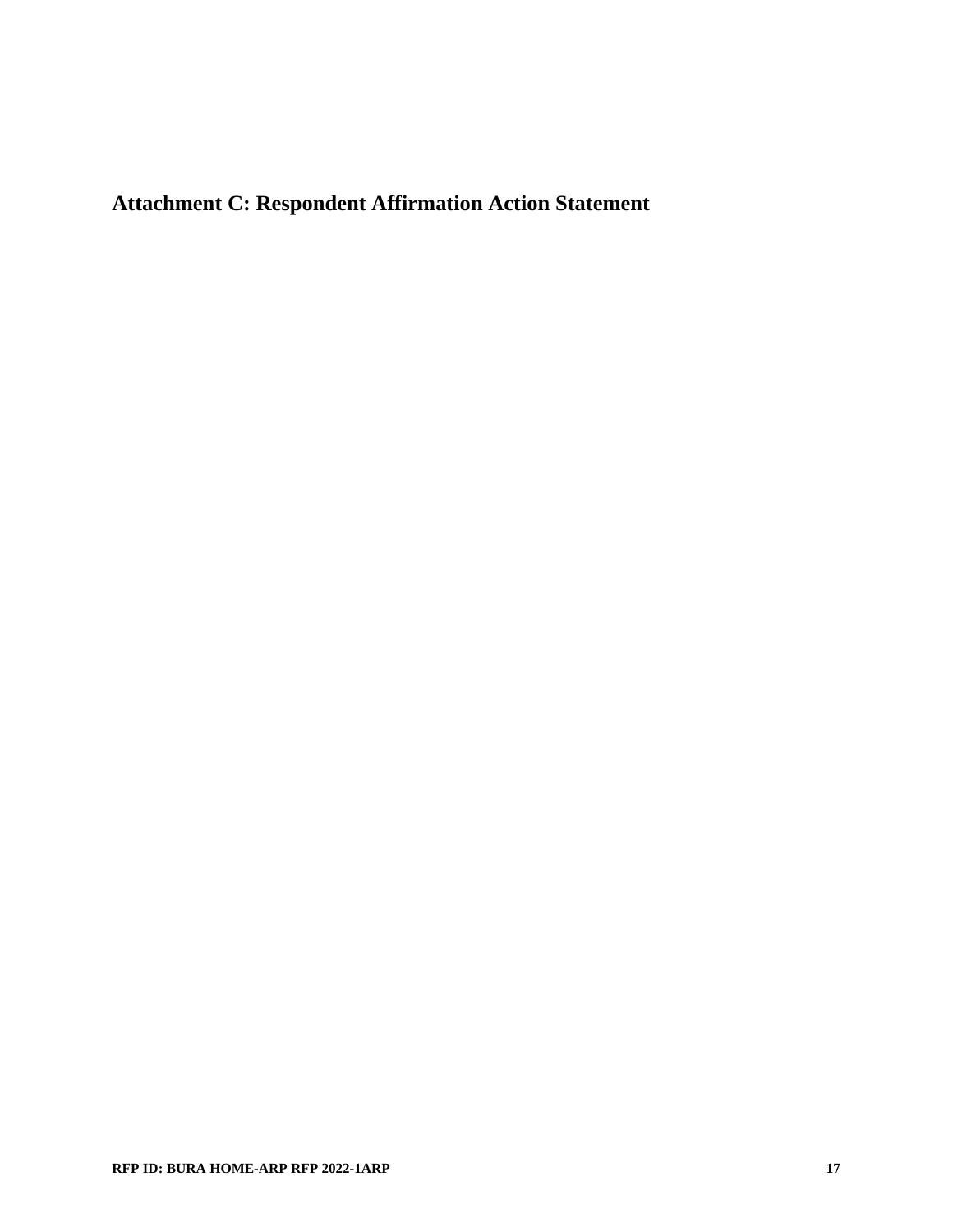#### **RESPONDENT AFFIRMATION ACTION STATEMENT**

The\_\_\_\_\_\_\_\_\_\_\_\_\_\_\_\_\_\_\_\_\_\_\_\_\_\_\_\_\_\_\_\_\_\_\_\_\_\_\_\_\_\_\_\_\_\_\_\_\_\_\_\_\_\_\_\_\_\_\_\_\_\_\_\_\_\_\_

(Company Name)

hereby states that we will, in earnest, make good faith efforts to ensure a diverse workforce and minority business participation for this project in accordance with the City of Buffalo Charter, Chapter 96, Bonds and Contracts.

We will aggressively work toward a minority workforce goal of 25%, and woman workforce goal of 5%. In addition, we will work toward a business utilization goal for minority business enterprise of 25% and woman business enterprise of 5%.

\_\_\_\_\_\_\_\_\_\_\_\_\_\_\_\_\_\_\_\_\_\_\_\_\_\_\_\_\_\_\_\_\_\_\_\_\_\_\_\_\_\_\_\_ (Signature of Authorized representative of Respondent)

Date\_\_\_\_\_\_\_\_\_\_\_\_\_\_\_\_\_\_\_\_\_\_\_\_\_\_\_\_\_\_\_\_\_\_\_\_\_\_\_\_

SUBMISSIONS FAILING TO INCLUDE OR COMPLETE ANY OF THE ABOVE ITEMS WILL BE CONSIDERED NON-RESPONSIVE AND WILL NOT BE ACCEPTED.

EEO-2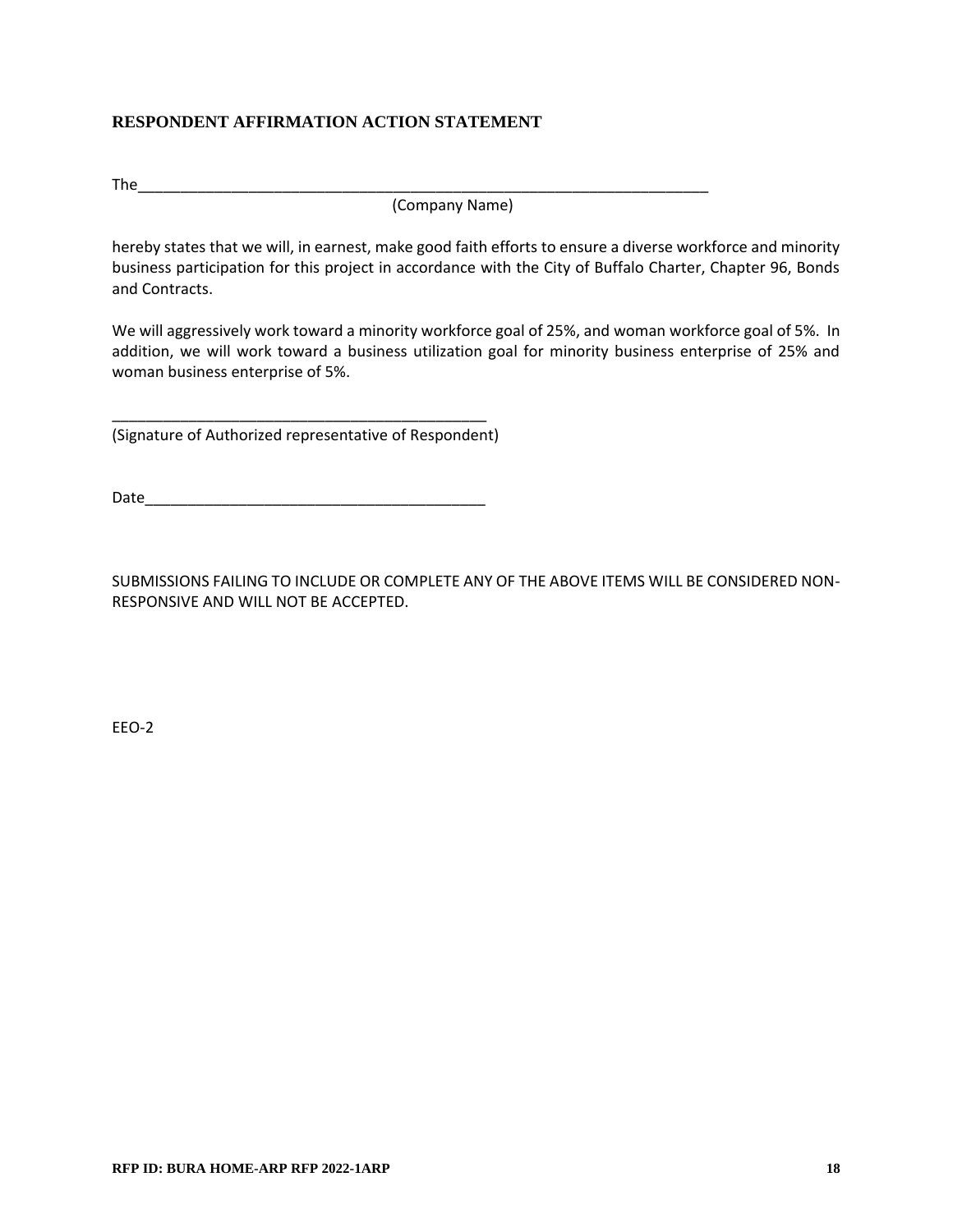<span id="page-18-0"></span>**Attachment D: Application for Contract with The City of Buffalo**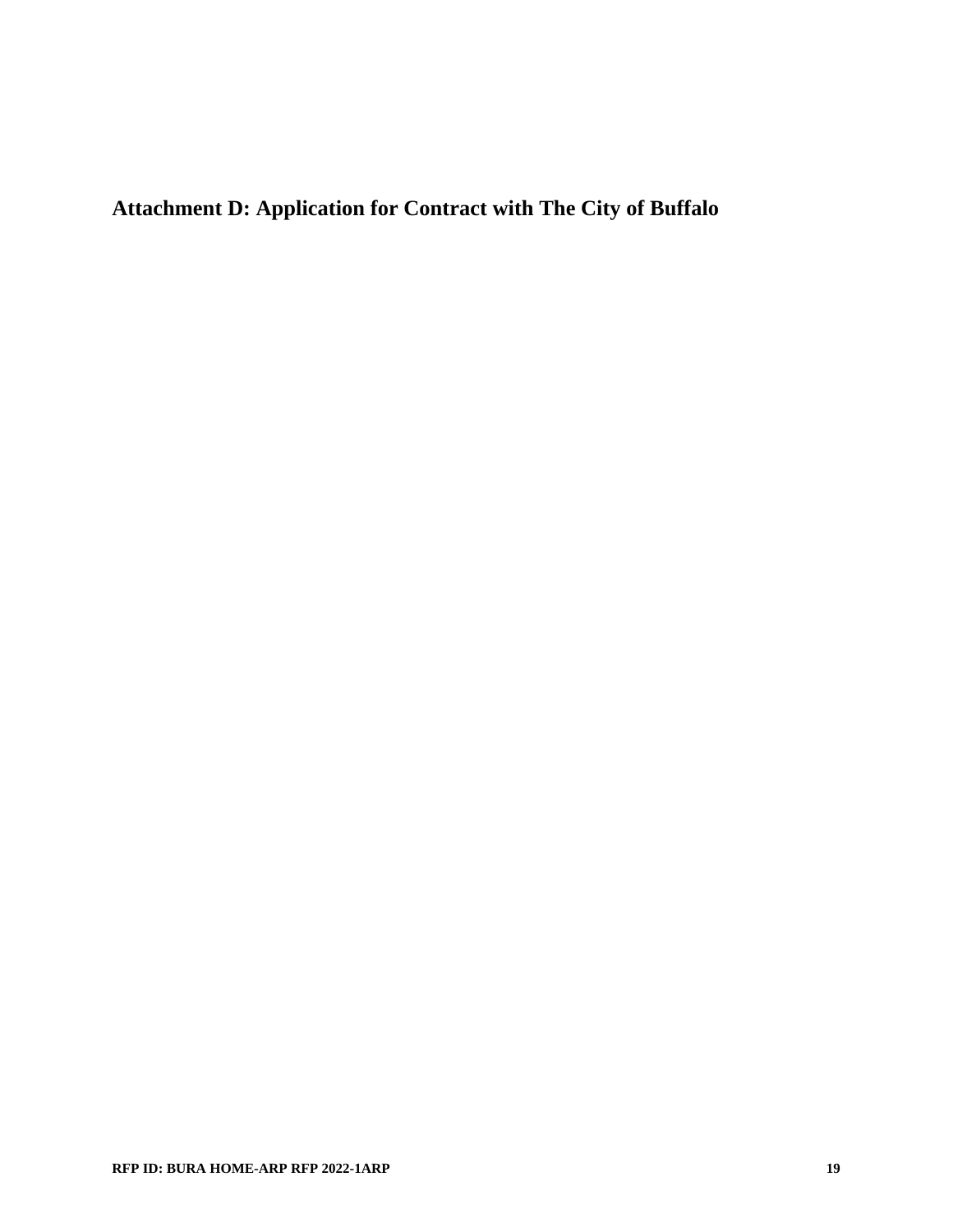

# **BuffaloBuffalo LivingWageCommission**

# **APPLICATION FOR CONTRACT WITH THE CITY OF BUFFALO**

The City's Living Wage Ordinance applies to contracts for services in which the City pays – or receives – more than \$50,000 per year, and the contractor employs more than ten people. If you are bidding, responding to a Request for Proposals, or otherwise planning to make a contract with the City, you must complete this form, a copy of which will be forwarded to the City's Living Wage Commission. Your subcontractors need not file a separate Application, but they must pay a living wage. If you win the contract, you and your subcontractors will file quarterly reports with the Living Wage Commission.

You must certify that you will pay at least the hourly wages mandated by the Ordinance. As of January 1, 2016, the hourly rates are \$11.63 if the worker receives health benefits from the employer and \$13.06 if the employee does not. There will be an automatic costof-living adjustment each January 1.

There are two exceptions to the Ordinance. Professional contracts such as legal, architectural, or engineering services are not covered by the Ordinance. Also, persons employed in construction work covered by prevailing wage laws are exempt from the Ordinance.

The City department responsible for the contract should forward the completed Application for Contract of the employer chosen for the contract to: Living Wage Commission, c/o Cornell University ILR, 237 Main St., Suite 1200, Buffalo, NY, 14203.

#### *1. Company Information*

| <b>Company Name:</b>           |  |
|--------------------------------|--|
| <b>Executive Officer:</b>      |  |
| <b>Address:</b>                |  |
| City, State, Zip:              |  |
| <b>Phone No.:</b>              |  |
| <b>Total No. of Employees:</b> |  |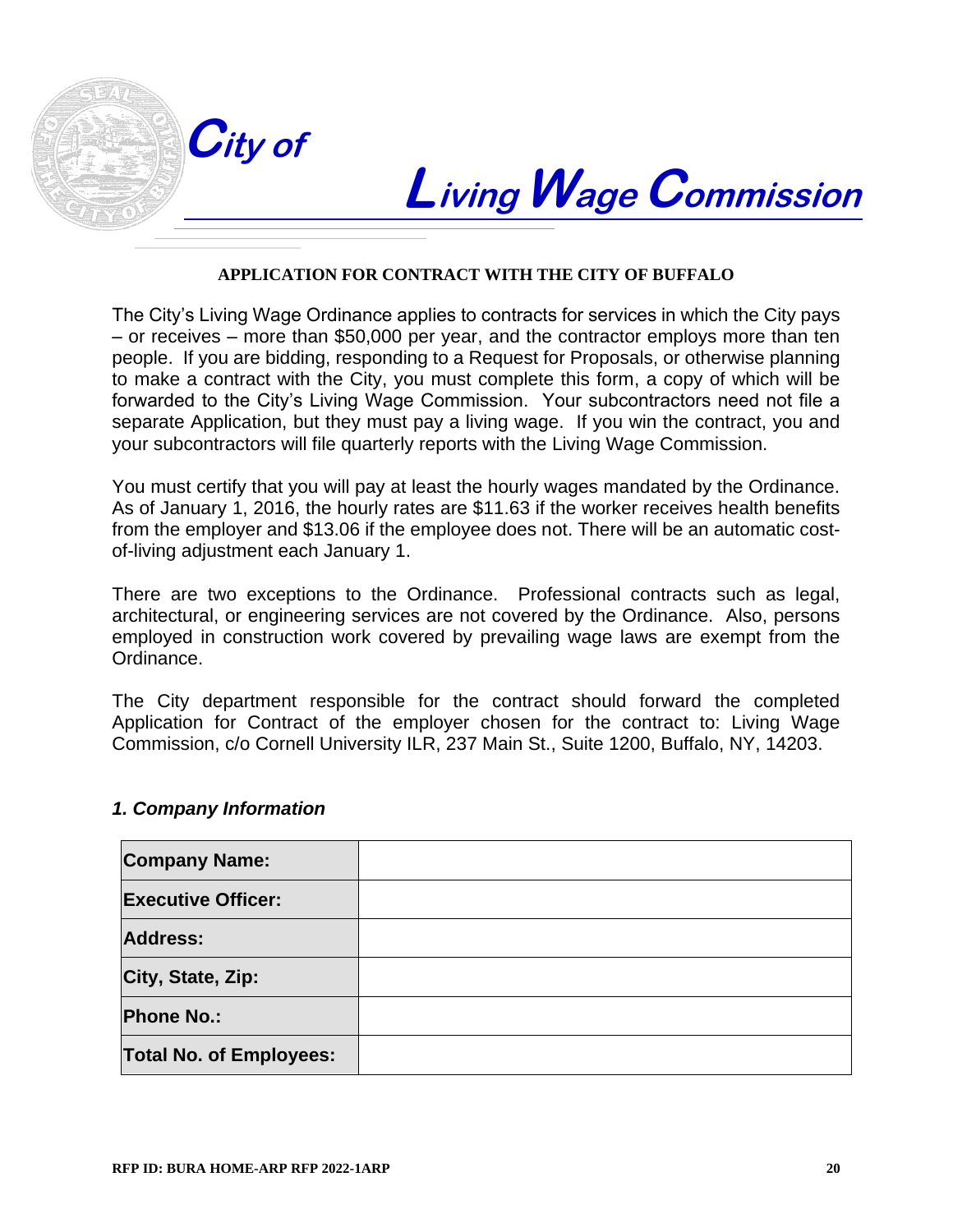## *2. Please describe the specific project or service for which the contract is sought:*

| <u> 1988 - Ann an Carl Maria ann an t-Èireann an t-Èireann an t-Èireann an t-Èireann an t-Èireann an t-Èireann an </u> |  |  |
|------------------------------------------------------------------------------------------------------------------------|--|--|
|                                                                                                                        |  |  |
|                                                                                                                        |  |  |
|                                                                                                                        |  |  |

#### *3. Contract Information*

| <b>Dollar Value of Your</b><br><b>Proposal/Contract:</b> |  |
|----------------------------------------------------------|--|
| <b>Identifying City Contract</b><br>or Project Number:   |  |
| <b>Start and End Dates of</b><br><b>Contract:</b>        |  |

## *4. If you answer "Yes" to any of these, you need not complete parts 5, 6, and 7*

| A) Are all persons who will<br>work under the contract<br>construction workers<br>covered by federal or state<br>prevailing wage laws? | $\Box$ Yes | - No |  |
|----------------------------------------------------------------------------------------------------------------------------------------|------------|------|--|
| <b>B</b> ) Is this a contract for<br>professional services such<br>as legal, architectural, or<br>engineering?                         | $\Box$ Yes | □ No |  |
| C) Do you employ less than<br>ten people?                                                                                              | Yes        | - No |  |
| D) Is the total value of the<br>contract less than \$50,000<br>per year?                                                               | <b>Yes</b> | No   |  |

## *5. Please describe the employees who will work on this contract. Attach additional sheets as needed.*

| <b>Job Title</b> | <b>Duties to be Performed</b> | <b>Hourly</b><br>Wage | <b>Receives</b><br><b>Health</b><br><b>Benefits?</b> |
|------------------|-------------------------------|-----------------------|------------------------------------------------------|
|                  |                               |                       |                                                      |
|                  |                               |                       |                                                      |
|                  |                               |                       |                                                      |
|                  |                               |                       |                                                      |